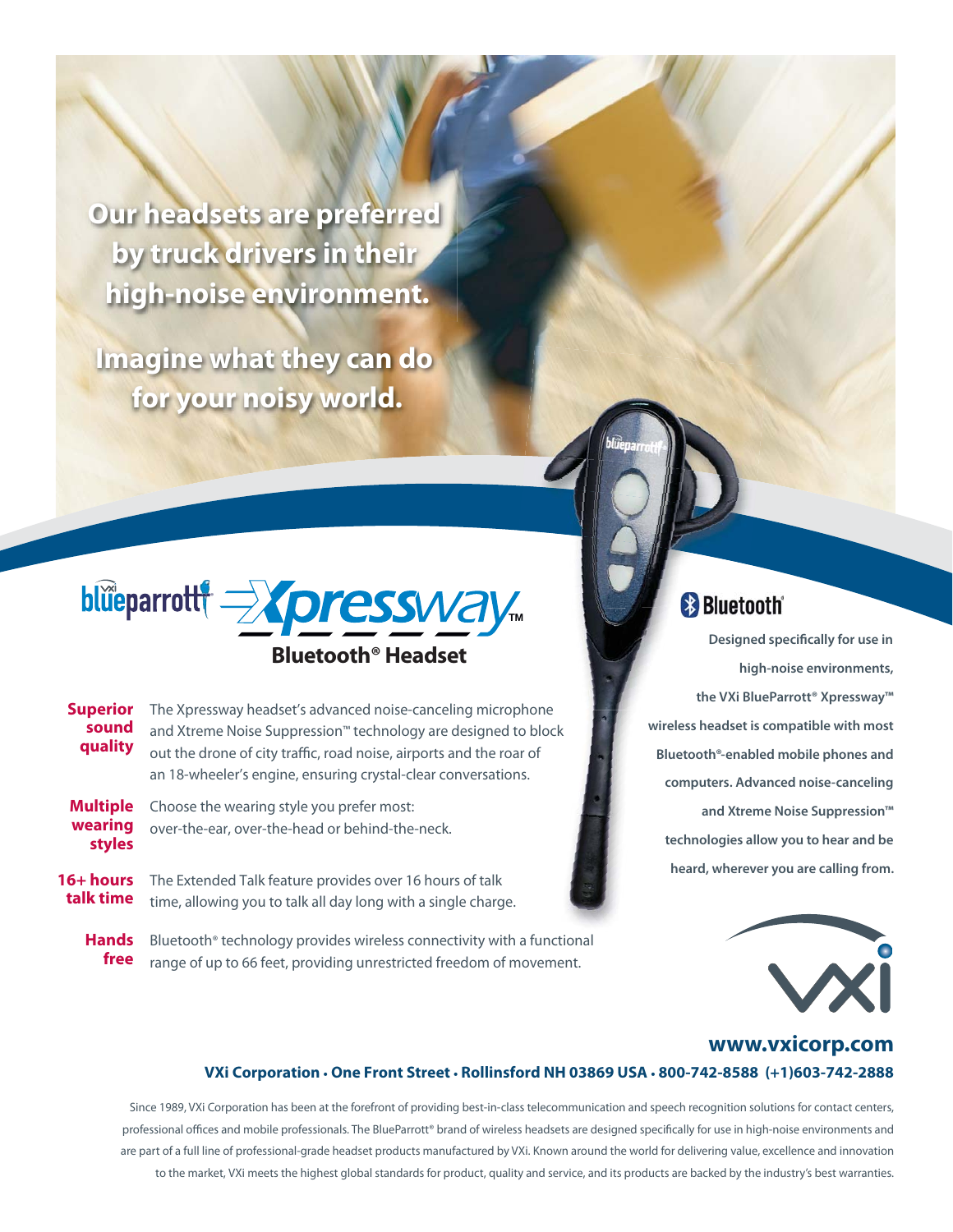

- **• Xtreme Noise Suppression™ technology blocks out background noise**
- **• High-quality receiver with a wide range of volume adjustment, ensures crystal clear conversations even in the noisiest of environments**
- **• Flexible microphone boom maximizes call quality by ensuring proper microphone placement**
- **• One-touch controls are right at your fingertips**
- **• Multipoint Connection lets you easily connect to and switch between two Bluetooth devices**
- **• 128-bit encryption offers safe, secure and private conversations**

## **simple and easy to use design**



**VXi Corporation • One Front Street • Rollinsford NH 03869 USA • 800-742-8588 (+1)603-742-2888**